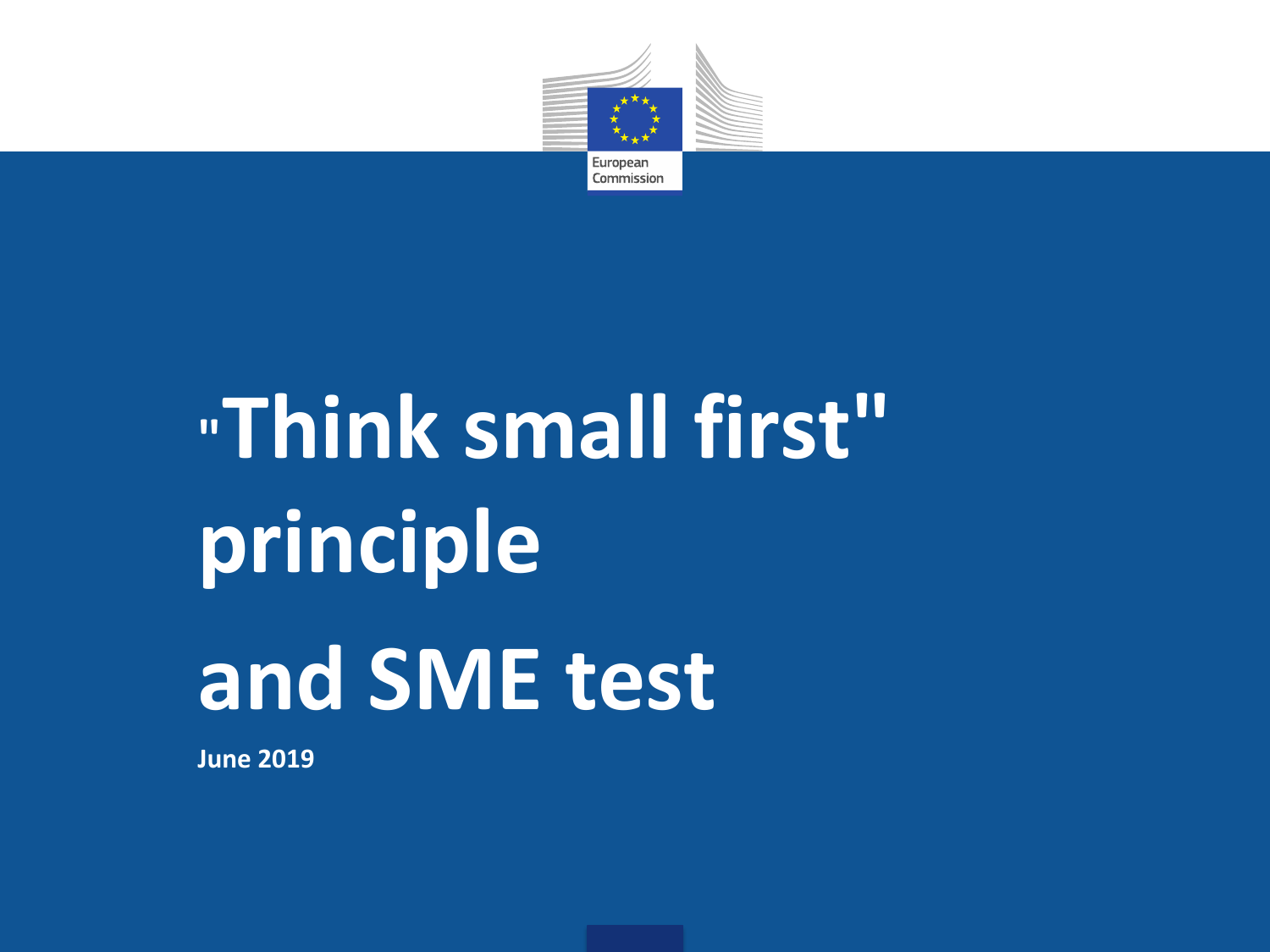## **Better regulation**



**Think Small First principle**

- **Taking the interests of SMEs into account when designing and evaluating policies**
- **Lighter regimes for SMEs and exemptions for micro-businesses to be envisaged**
- **Single Digital Gateway**

**SME-friendly legislation**

- **Impact assessment: SME test**
- **Regular evaluation: Regulatory Fitness and Performance (REFIT)**

**Stakeholder consultation and outreach**

- **'Lighten the load, have your say' – e-form**
- **Refit Platform advisory group**
- **Enterprise Europe Network**
- **SME Envoys**
- **SME Assembly**
- **Meetings with SME organisations**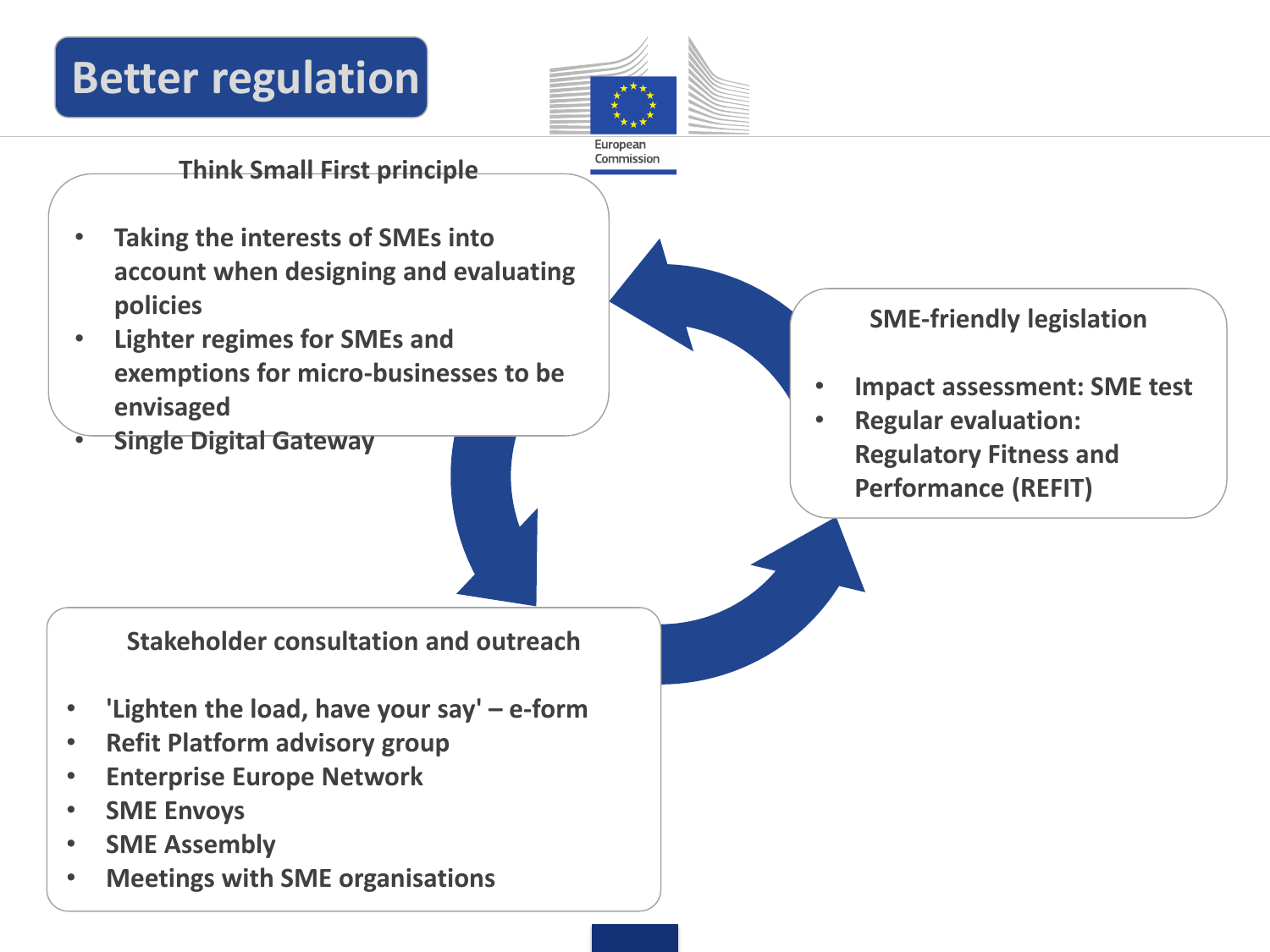### SME test - key features

**Mandatory** component of every impact assessment analysis since 2009

> Stakeholder **consultation** – – a strength of EU SME test

**Proportionality** - scope of analysis should be proportionate to the expected impact on SMEs

#### **Scale-up**-ready

#### Developments

SME test – first introduced in the EC's impact assessment guidelines in 2009

Strengthened in the Better Regulation Agenda in 2015

#### Revised in 2017

Main 2017 changes:

- 1. reviewing the effect on the potential scaling-up of companies (incl. the use of thresholds)
- 2. main features of the SME definition and their use are better explained